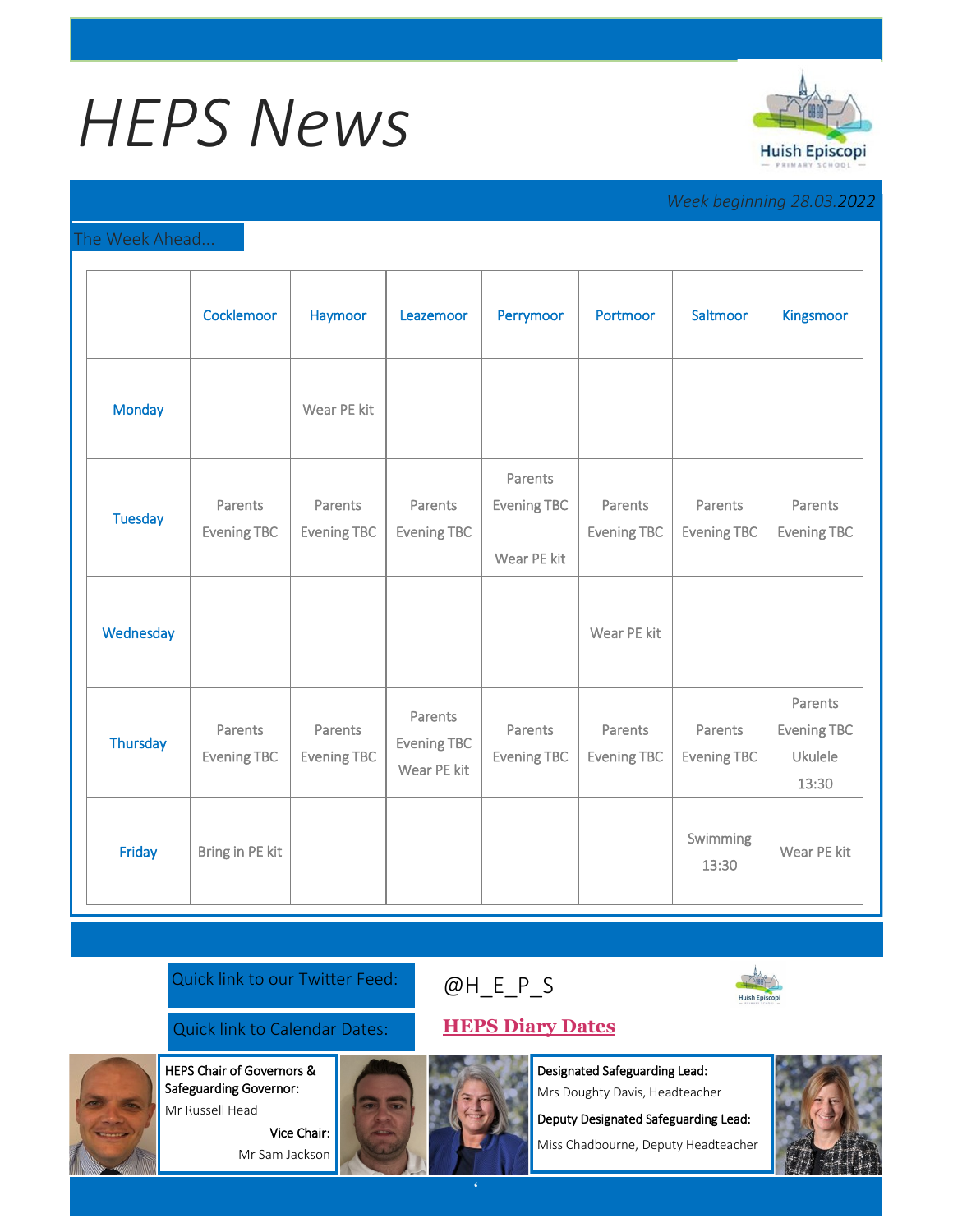### Letters/emails sent out recently or reminders:

Covid update All Pupils and the Covid update All Pupils and the Covid update All Pupils and the All Pupils and

Covid Survey All Pupils

School Lunches: Please make your menu choices and/or book and pay on WisePay by 09:00am on Tuesday, 29 March 2022 for meals w/c 4 April 2022 (week 1 menu).

Residential Trips: The closing date for all payments for the London and Kilve trip is Thursday 31 March 2022, next week.

Parents Evening: Parents evenings next week will not take place in the hall. We have several options to consider and will make the final decision on Monday morning when we have information regarding the health status of Teachers.

Clubs: School clubs have been cancelled this week due to staffing and had already been cancelled next week for parents evenings. We are hoping to get them up and running for the last week of term but this will depend on staffing. We will update this next week in the newsletter.

Free School Meal Easter Offer: Creative Performance Academy at the Octagon Theatre & Westlands, will be holding a 4 day event which is free for children in receipt of Free School Meals, as funded by Somerset CC and Somerset Activity & Sports Partnership.

Stage Combat & Silly Stories: A Play in a Week will take place on from 11<sup>th</sup> - 14<sup>th</sup> April, for ages 8-13 years, during the Easter holidays. Participants will take part in a range of theatre workshops, learn to stage an epic battle through stage combat and perform a devised play at the end of their week. Plus participants will each receive a hot meal each day.

There are a limited number of subsidised places available for children receiving FSM. To receive their free place participants will need to use the unique booking code as issued by SASP earlier this month. [https://www.octagon](https://urlsand.esvalabs.com/?u=https%3A%2F%2Fwww.octagon-theatre.co.uk%2Fwhats-on%2Fall-shows%2Fstage-combat-and-silly-stories-a-play-in-a-week%2F8794%2F&e=53588852&h=213aded7&f=y&p=n)-theatre.co.uk/whats-on/all-shows/stagecombat-and-silly-stories-a-play-in-a-[week/8794/](https://urlsand.esvalabs.com/?u=https%3A%2F%2Fwww.octagon-theatre.co.uk%2Fwhats-on%2Fall-shows%2Fstage-combat-and-silly-stories-a-play-in-a-week%2F8794%2F&e=53588852&h=213aded7&f=y&p=n)

Office closed: We have been taking some children in through the front door as a special arrangement this week. We will be unable to continue this from Monday. Please meet Mrs Doughty Davis at the gate at 08:50 where she will gladly take the children to their classes if parents or carers are COVID positive but children remain negative.

Please phone or email rather than come to the School Office in person between now and the Easter holiday.

COVID resurgence survey: Please see the pages below which show the survey results. We have responded generally to all comments received. We very much appreciate the response to this survey which is the highest ever received. Thank you for the positive comments which have been passed on to all staff; these have been just the tonic for such a challenging time.

Oliver!: Year 6 have been invited to attend a matinee performance of Oliver! On Tuesday next week at Huish Episcopi Academy. We will be liaising with the Academy staff and considering if this can go ahead which will be dependent on COVID numbers.

Safeguarding: Children should have a sun hat in school every day. This can be any colour or style but should have a peak and/or brim to protect faces and necks. Ideally, this should only be used for school so it isn't taken out of school bags and left at home. Children should arrive at school with sun cream already applied. Cream can be kept in bags so top-ups can be made by the child.

Capture a Comment: *"My favourite part of this week, my first week, was the maths lesson. It was on greater than and less than. I did it very well and enjoyed it. I then had an extra challenge with some addition problems with Mrs Kenchington. It's been a busy week." (Owen, Year 3)*

Question on the gate: "When can my *son wear shorts again?"* 

*"As the weather has been so warm this week, we are happy for pupils to wear shorts from this point. If we have a cold snap again then we ask parents and carers to bring the trousers out again.* 

*Similarly, on warmer days, we are happy for children to wear gingham summer dresses with navy and white check.* 

*Please ensure your child can dress and undress themselves easily with any new items of clothing and that they are loose enough for the air to flow in warmer weather.*

*As stated in our planner, uniform clothing choices are gender neutral*."

| Sparkle Jar Reading—5 reads a week minimum |         |           |           |          |          |           |  |  |  |  |
|--------------------------------------------|---------|-----------|-----------|----------|----------|-----------|--|--|--|--|
| Cocklemoor                                 | Havmoor | Leazemoor | Perrymoor | Portmoor | Saltmoor | Kingsmoor |  |  |  |  |
| 95%                                        | 93%     | 96%       | 86%       | 93%      | 100%     | 100%      |  |  |  |  |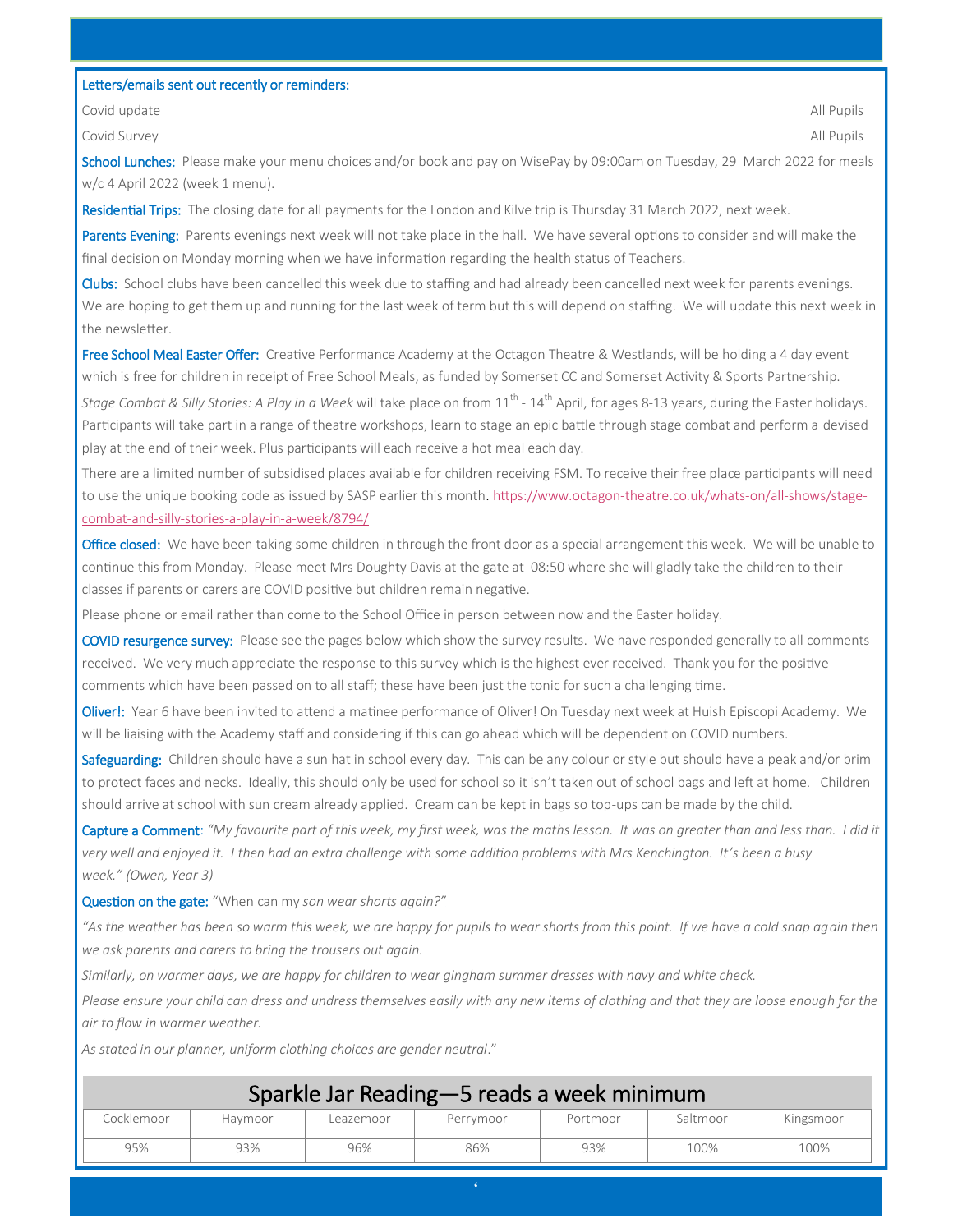## COVID Resurgence Survey Results:

Has anyone in your household tested positive for COVID in the last 30 days? 108 responses



If someone has tested positive in the last 30 days, has this person attended work or school in the usual manner, or returned sooner than receiving two...t is no longer a legal requirement to self-isolate? 104 responses



If there were no legal requirement for school staff to self isolate, would you rather school staff who test positive for COVID:

107 responses

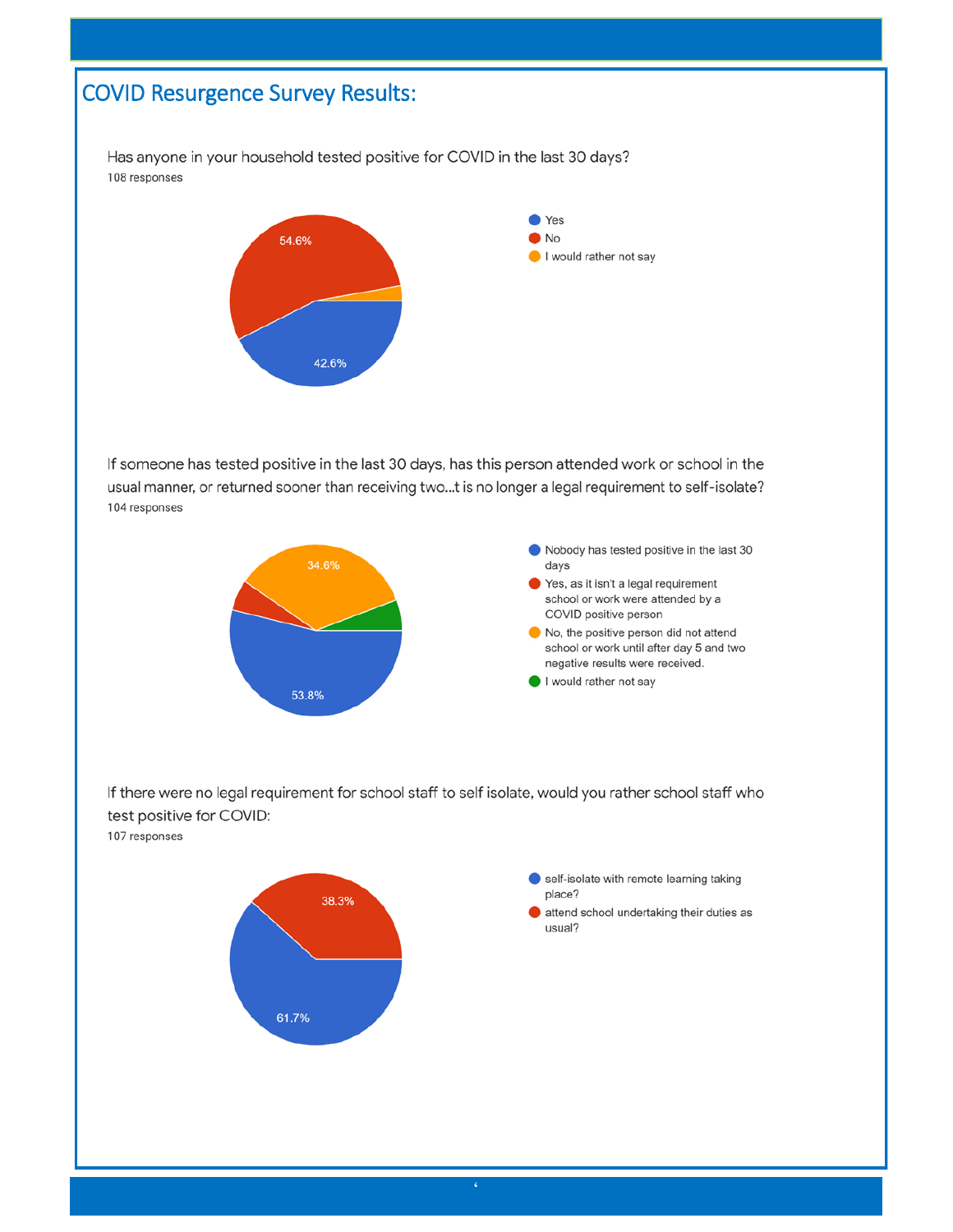## COVID Resurgence Survey Results

If remote learning returned, would each of your children have a dedicated laptop or PC during the day on which to complete home learning? 108 responses



Please write any comments here about any aspect of our approach to COVID either currently or for future periods of significant absence. Both comments which aid improvement and positive notes are welcomed.

- C: comment
- R: response
- C: 16 x positive comments about: how hard school staff are working; good communication; HEPS hasn't been as affected as other local schools/childcare providers; high quality of teaching has been maintained; and planning ahead so parents know what may happen.
- R: Thank you, this is very much appreciated. Everyone is working very hard to maintain the high standards for all children. This has been increasingly challenging with fewer staff. These lovely comments have been passed onto staff.
- C: 8 x comments regarding everyone treating COVID similarly to other illnesses, ie if you are unwell then stay at home and if well enough, children and staff should be in school.
- R: These results have been passed onto Somerset County Council and may form part of the COVID update on 1 April.
- C: 4 x comments asking for a remote parent evening next week/not being comfortable coming into school.
- R: We will be making a decision regarding parents evening on Monday morning when we have more information regarding the health of all of our Teachers. We will be considering postponing the parent evenings or holding them over the phone.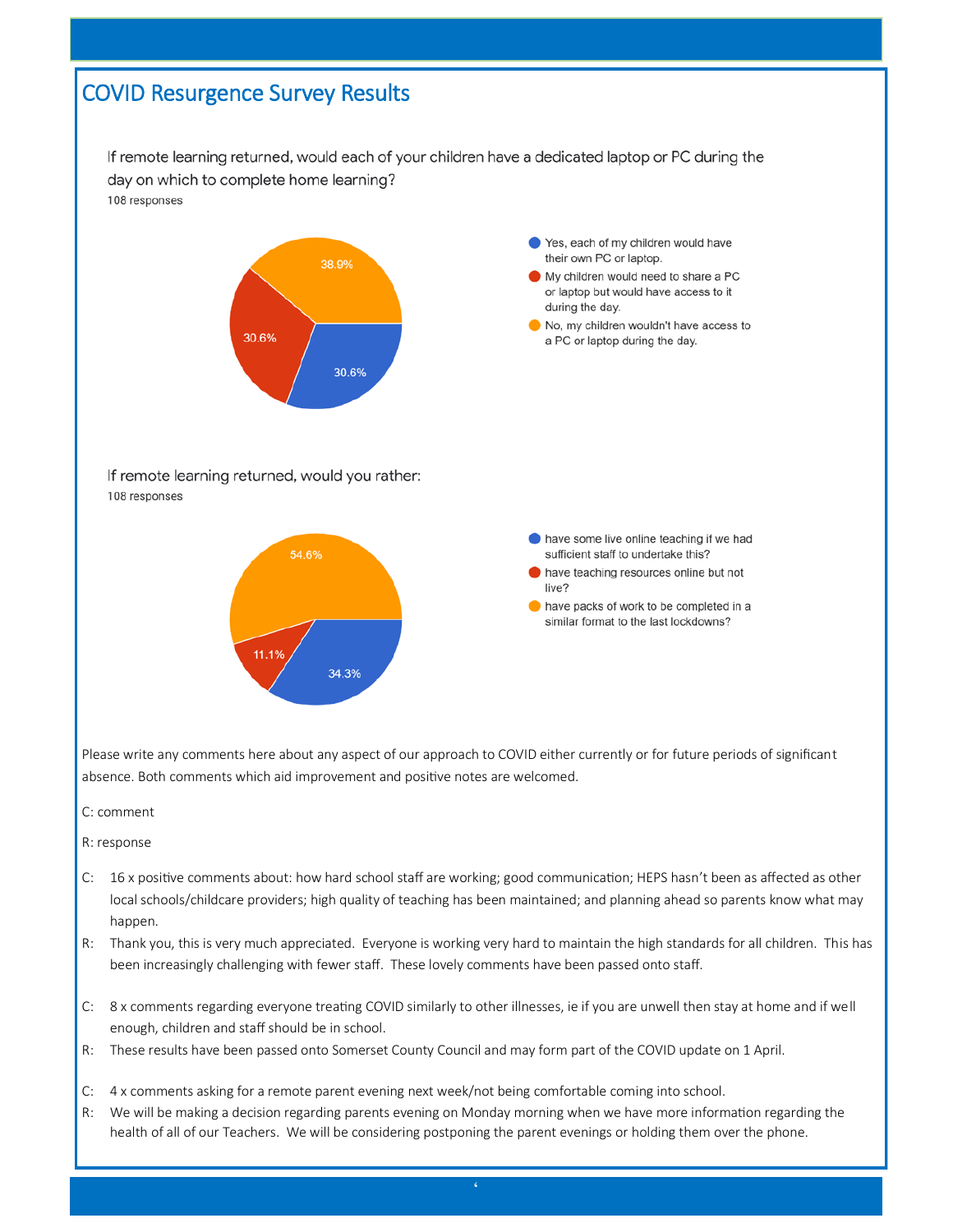## COVID Resurgence Survey Results:

- C: 3 x comments appreciating the survey and to gather parental opinion.
- R: It's important everyone is able to have their opinion heard. This helps us understand the challenges and what would work well for our families.
- C: 3 x comments about packs being better due to them not being time sensitive so this fits around working from home.
- R: If we were to go to home learning, we would focus on packs but with some live input if we had sufficient staff to undertake this. The live input wouldn't be crucial if children weren't able to access it, however, it would be beneficial.
- C: 2 x replies commented on HEPS COVID policy.
- R: This is misleading as we are following government guidance and liaising with Public Health regarding staffing levels/closing classes, unauthorised absences, the requirement to test and the timing of actions etc
- C: 2 x comments relate to the practicalities of working from home whilst trying to manage childcare and having a device available for each child making live teaching only possible for a minority of children.
- R: We have seen the survey results and have heard all the opinions. If we were to go to home learning, we would focus on packs but with some live input if we had sufficient staff to undertake this. The live input wouldn't be crucial if children weren't able to access it, however, it would be beneficial.
- C: 2 x concerns regarding children in SAT year groups.
- R: We are hoping that all classes will remain in school.
- C: 2 x comments about live lessons being the preference.
- R: If we were to go to home learning, we would focus on packs but with some live input if we had sufficient staff to undertake this. The live input wouldn't be crucial if children weren't able to access it, however, it would be beneficial.
- C: 1 x comment saying that the numbers of COVID cases at HEPS are high.
- R: Yes, there are many cases.
- C: 1 x comment regarding younger children finding online learning challenging.
- R: We are hoping that all classes will remain in school.
- C: 1 x comment regarding preference for COVID positive staff not to be in school.
- R: Thank you.
- C: 1 x question about keyworker children and places.
- R: Wherever possible, vulnerable and keyworker children would be given priority for places providing staff were available to support this.
- C: 1 x comment asking about percentages for classes for positive cases.
- R: This changes every day in every class. Most parents are testing but many children are ill before testing positive, we are sending home children who are ill but some are ill due to other reasons. Due to these reasons, we are not able to report accurate numbers. However, to give an example, on Friday 11 March we had 3 reported cases, on Monday 14 March we had 15 cases, of which we were aware.
- C: 1 x comment regarding loaning of IT equipment.
- R: We believe that between 50%-60% of children do not have their own device. We are unable to loan 90-100 devices. We will therefore focus on packs but with some live input if we had sufficient staff to undertake this. The live input wouldn't be crucial if children weren't able to access it, however, it would be beneficial.